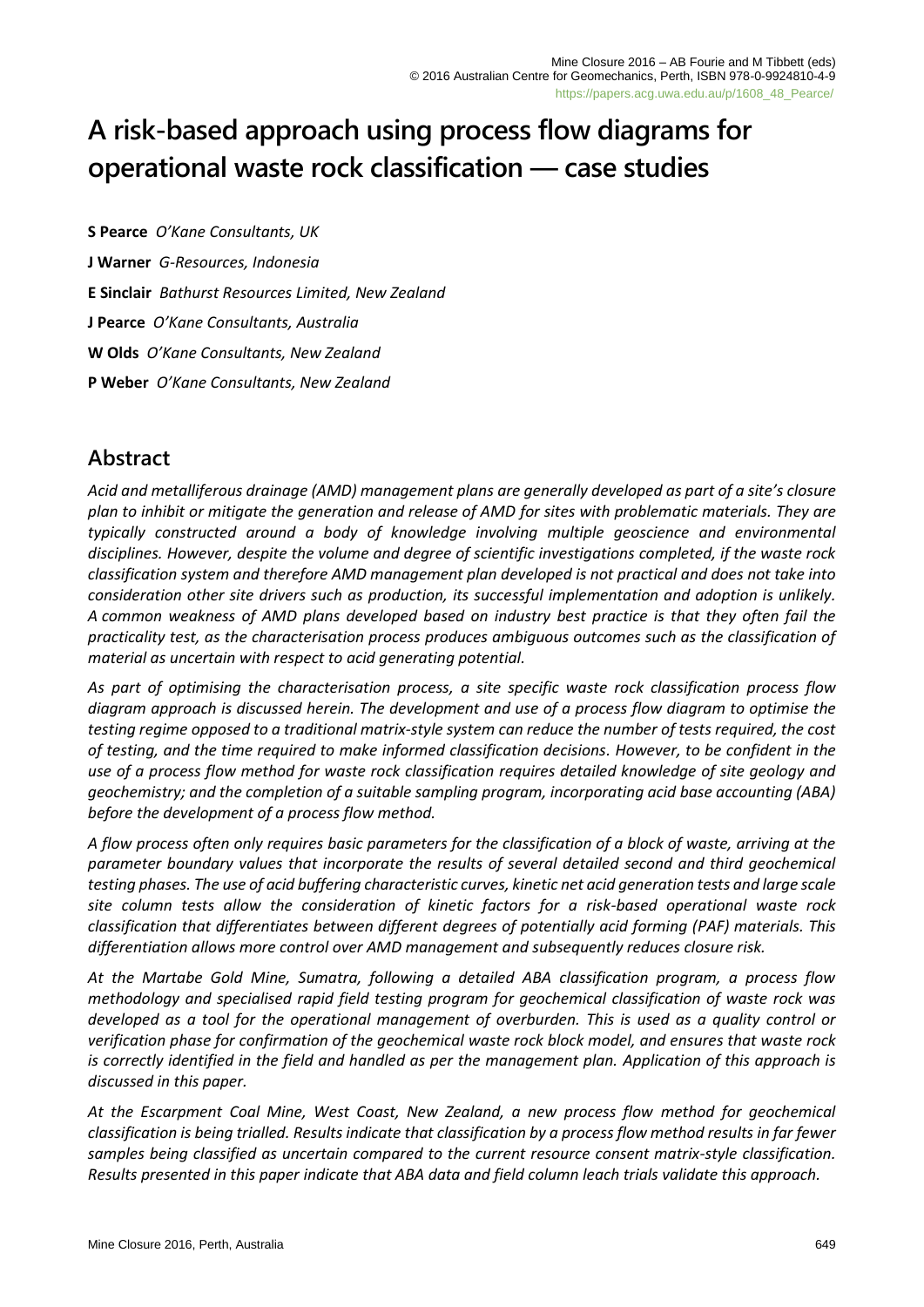# **1 Introduction**

Mining operations typically require geochemical classification of waste rock in the planning and operational phases, to determine the potential for acid and metalliferous drainage (AMD) as part of mine closure business risk management and in order to receive regulatory approval for mining. A substantial sampling and testing regime is usually required for the mining operation to demonstrate confidence in the waste classification and management method proposed as part of mine operations and closure planning. Over estimation of AMD risks may prevent projects from starting due to high capital expenditure and operational costs for treatment; while underestimation may result in unanticipated treatment costs and legacy issues for the project at closure. It is important therefore that the best estimate of AMD potential is provided so that suitable management measures, such as engineered covers and treatment systems, can be designed to address the likely scale of environmental issues during operation and closure, and meet the approval of regulators and the community (Olds et al. 2015).

AMD management plans are generally developed to inhibit or mitigate the generation and release of predicted AMD during operations and closure. They are typically constructed around a body of knowledge built on extensive investigations involving multiple geoscience and environmental disciplines. However, despite the volume and degree of scientific investigations completed, if the AMD management plan is not practical and does not take into consideration other site drivers such as production, its successful implementation and adoption is unlikely.

Where AMD management plans require laboratory testing of materials for classification purposes and subsequent materials placement, substitution with field testing procedures has the advantage of minimising disruption to production through delays in materials movement. Having the capacity to test a block of waste as it is excavated and then direct the waste to the appropriate location based on field testing results can substantially reduce the time interval between excavation and placement.

The purpose of developing field testing programs are to develop a simple site based testing procedure for the geochemical classification of waste rock with respect to its acid-base characteristics, based on the principles of acid-base accounting (ABA).

A risk-based process flow method for waste rock classification has been developed for two mining operations and is discussed in this paper.

# **2 Classification methods**

### **2.1 Acid base accounting**

Geochemical classification of waste rock overburden involves a variety of ABA techniques. The industry standard approach is to determine the net acid production potential (NAPP) (AMIRA 2002). The NAPP is the difference between (a) the acid neutralisation capacity (ANC), which typically represents carbonate minerals that can be determined by titration methods and is expressed as kg  $H<sub>2</sub>SO<sub>4</sub>/t$  equivalent, and (b) the maximum potential acidity (MPA) where MPA = wt% total  $S \times 30.6$  and is expressed as kg H<sub>2</sub>SO<sub>4</sub>/t equivalent. The factor of 30.6 used to calculate MPA is determined by the stoichiometry and molar mass of pyrite oxidation in the presence of oxygen and water producing ferric hydroxide compounds.

Total sulphur is typically used for the calculation of MPA in the absence of sulphur speciation data, however, sulphide content (sulphide sulphur) is also frequently determined for MPA calculations as sulphides are considered to be the main acid forming sulphur species. A negative NAPP indicates that the sample has a net neutralising capacity and a positive NAPP indicates the sample has a net acid-generating capacity.

$$
NAPP = MPA - ANC
$$
 (1)

The ANC of a mine waste is determined by treating the sample with a known excess of hydrochloric acid and back-titrating the unconsumed acid with sodium hydroxide. The principal neutralising minerals in most geological materials are calcium and magnesium carbonates. Additional neutralising minerals accounted for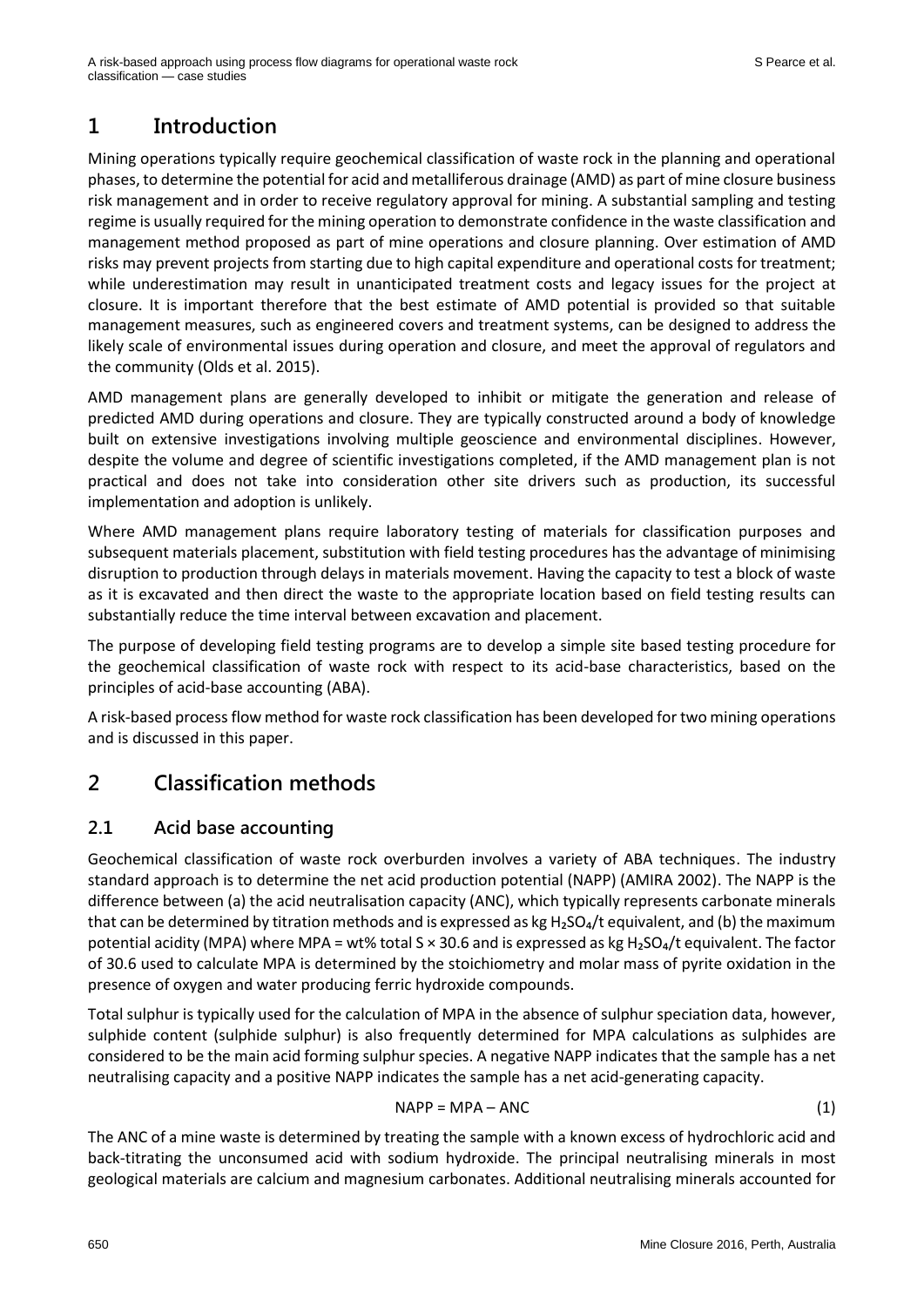in the determination of ANC include basic silicates such as calcic feldspars, olivine, amphiboles, and biotite. However, due to their generally slower dissolution rates, their contribution to the overall ANC is generally considered to be small under ambient conditions. Felsic silicates, such as sodic and potassic feldspars, muscovite, most clay minerals, and quartz, do not contribute significantly to the ANC.

Net acid generation (NAG) testing involves the digestion of a pulverised sample (2.5 g) with 250 mL of 15% hydrogen peroxide, which is then allowed to react to completion before measuring the pH of the NAG liquor. The NAG liquor is then titrated with NaOH to pH 4.5 and 7. Acidity measured (expressed in kg H<sub>2</sub>SO<sub>4</sub>/t) by the titration to pH 4.5 is due to free hydrogen ion, as well as acidity from aluminium and iron (AMIRA 2002). Additional acidity measured by the titration to pH 7 can be attributed to metal hydrolysis reactions such as copper and zinc (AMIRA 2002). The NAG test is based on the principle that a strong oxidising agent (hydrogen peroxide) accelerates oxidation of any sulphide minerals. As the sample is oxidised and releases potential and stored acidity, acid neutralisation reactions also occur in tandem. If the sample contains sufficient ANC material, the alkalinity of the samples will not be depleted and the NAG pH will be circum-neutral to alkaline. If ANC is insufficient to neutralise acid released, the NAG pH will drop below 4.5 and the sample will have a positive net acidity.

Paste pH is determined by mixing 1 part of pulverised rock (<75 µm) and 2 parts of deionised water, followed by pH measurement of the paste as per the AMIRA (2002) method. Paste pH is a very simple test but can provide an indication of the immediate acid-base nature of the sample. If the pH is less than 5.5, it suggests the sample contains stored acidity in the form of acidic oxidation products such as melanterite and jarosite type minerals; the lower the pH the greater the stored acidity content. Samples having a low paste pH are nearly always considered potentially acid forming (PAF) as the immediate acid generating reactions outweigh any immediate acid neutralising reactions generated from fast dissolving minerals such as carbonates. Further discussion on stored acidity is provided by Weber et al. (2015).

#### **2.2 Conventional AMD classification**

The established approach to classifying mine waste rock is to use a simple combination of ABA tests, such as NAPP and the NAG acidity of the sample (AMIRA 2002), to provide two methods to assess whether the sample is PAF or non-acid forming (NAF) (Olds et al. 2015).

The classification method developed by AMIRA International is one example of an industry accepted method which plots NAG pH versus NAPP (AMIRA 2002). If there is good correlation between NAG pH and NAPP then a clear classification process can be developed identifying NAF and PAF samples. However, often uncertain (UC) classification can occur, as identified on Figure 1(a).



**Figure 1 The modified (a) AMIRA (2002) NAPP and NAG pH; (b) Price (2009) MPA and ANC (taken from Olds et al. 2015)**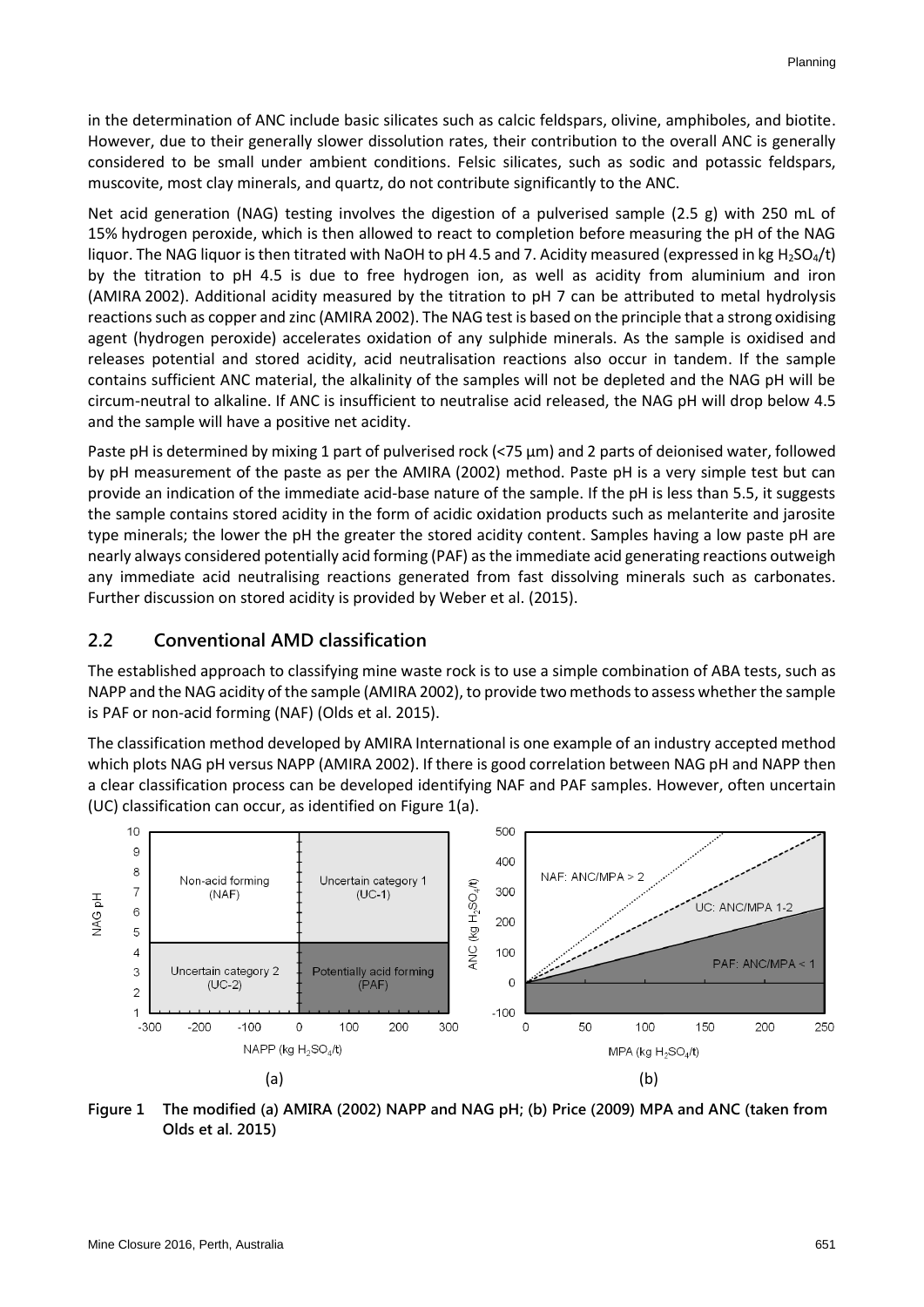A classification system more common to the northern hemisphere is one presented in the Mine Environment Neutral Drainage Program (MEND) guidelines (Price 2009) which utilises the ANC/MPA ratio (Figure 1(b)). Terminology used in the MEND classification system differs from that used in the AMIRA guidelines. The neutralisation potential ratio (NPR) referenced in the MEND classification system is equivalent to the ANC/MPA ratio that is generally used in Australasia. Typically, material with an ANC/MPA ratio greater than two are classified as NAF material, while material with a ratio less than one are classified as PAF material. If the ANC/MPA is between one and two the sample classification is uncertain.

Populating these classification schemes can be expensive and time-consuming when applied as a blanket approach to classification. It can also lead to a large proportion of samples with conflicting results or incorrect classification of samples (Olds et al. 2015). The most significant drawback to these schemes is that they inherently fail the practicality test for application on sites as the results produced are ambiguous. Large numbers of samples often report in the uncertain category which is not helpful for waste management planning and AMD risk assessment purposes.

### **2.3 Process flow diagram approach**

A process flow diagram approach was developed for two sites to optimise the testing regime as opposed to a traditional matrix-style system. This approach is designed to reduce the number of tests required, the cost of testing, and the time required to make informed classification decisions. A flow process often only requires basic parameters for the classification of a block of waste, arriving at the parameter boundary values that incorporate the results of several detailed second and third geochemical testing phases. The use of tests such as acid buffering characteristic curves, kinetic net acid generation tests and large scale site column tests allow the consideration of kinetic factors for a risk-based operational waste rock classification that differentiates between different degrees of PAF materials. This differentiation allows more control over AMD management and subsequently reduces closure risk.

## **3 Case studies**

Two case studies where process flow methodologies have been developed to improve waste rock geochemical classification are discussed: the Martabe Gold and Silver Mine and the Escarpment coal mine.

#### **3.1 Martabe, Indonesia**

The Martabe Gold Mine is located in the sub-district of Batangtoru, North Sumatra. It is owned and operated by G-Resources Group Limited, a mining company publicly listed on the Hong Kong Stock Exchange. Production at the Martabe Gold Mine commenced in July 2012 and mine life is a minimum of 10 years based on current ore reserves. The mining operations include an open pit and an integrated tailings storage facility which is a valley-fill containment structure where the embankment also functions as the site's waste rock dump. There is currently one active pit but over time additional pits will be developed.

Like many mines in the tropics, the site is in close proximity to local communities and high biodiversity value tropical forest. The waterways that drain the site are used as sources of water for washing and cooking and so are important to the communities. The success of the Martabe Gold Mine depends heavily on the company maintaining its social licence to operate and a key contributor to this is environmental performance.

The deposit is a high sulphidation epithermal deposit with fairly complex local geology that contains a package of altered volcanics. Generally mineralised quartz veins (that contain high grade sulphide ore) cut through a package of volcanics that include various altered breccias and more competent andesite rock. Alteration types include shallow oxide materials, argillic, advanced argillic, and silicified material (mainly at depth). Acid generating minerals identified from mineralogical analyses and ABA undertaken during the geochemical assessment program were pyrite, jarosite and alunite. Other influential minerals, with respect to ABA interpretations, were gypsum, calcite and ankerite (the latter being calcium carbonate based buffering minerals).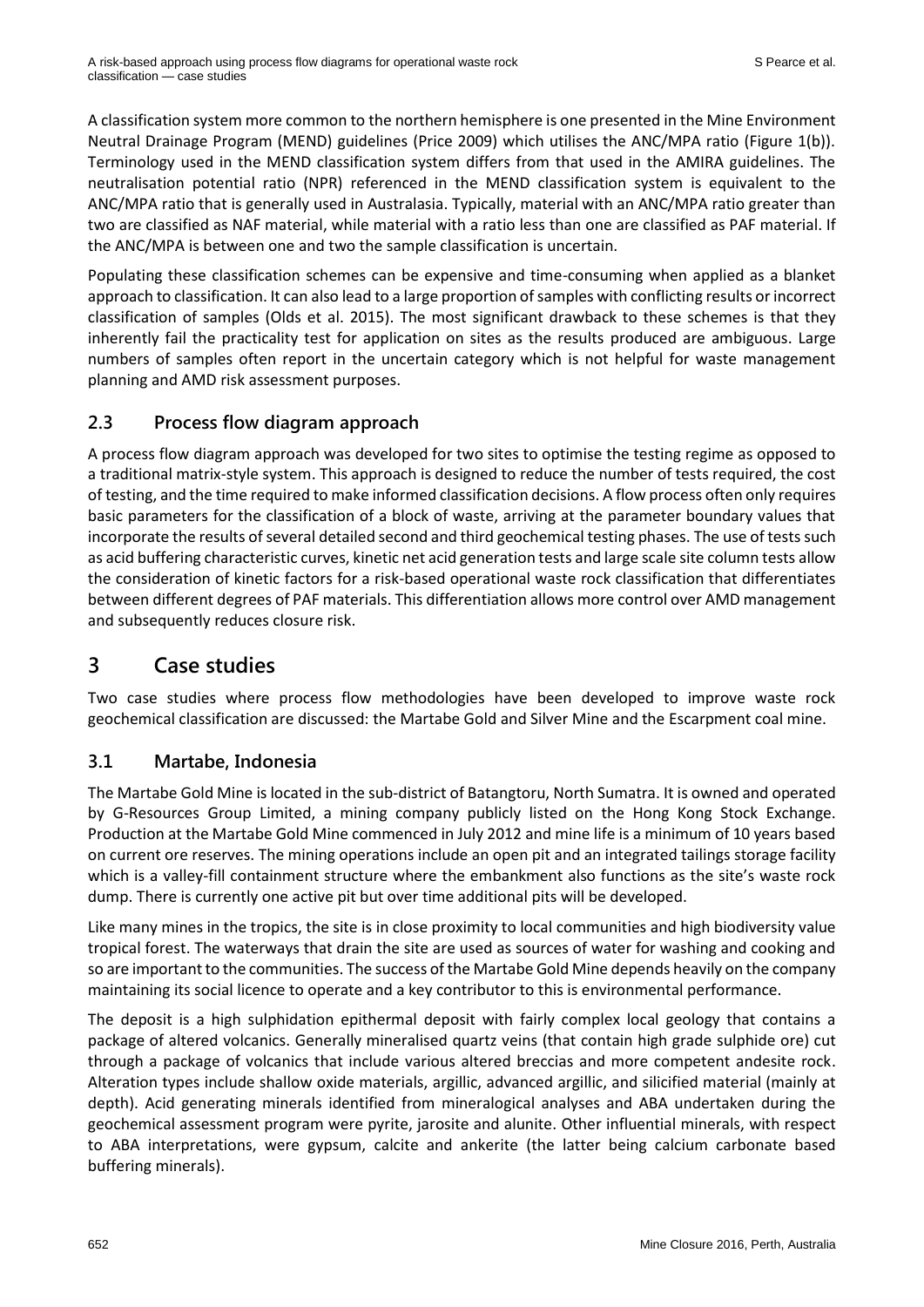#### **3.1.1 AMD management plan**

A detailed AMD management plan has been developed by G-Resources for the Martabe Gold and Silver Mine. The plan provides:

- A concise summary of technical work undertaken by G-Resources to understand the geochemistry of the Martabe group of deposits in regards to AMD.
- Technical guidance for specific aspects of waste rock management during the development and operational phases.
- An overall framework for the management of waste materials during the construction of the tailings storage facility.

The waste rock management strategy at the Martabe Gold Mine has been progressively developed over a number of years taking into account the results of several major technical studies, ongoing refinement of waste models and waste schedules, and operational experience. Characterisation of waste rock into standard categories based on geochemical testing is integral to this strategy and will be conducted throughout life-of-mine.

#### **3.1.2 Geochemical classification program**

G-Resources has developed a significant database through geochemical characterisation of the waste rock at the Martabe mine site such that it is not only in-line with industry best practice but exceeds it. Several sources of geochemical data were available to develop the risk-based waste rock classification process flow method for operational use in characterising blocks of waste rock (Table 1).

| <b>Geochemical data source</b> | <b>Samples</b>                                                                                                                                                                                                                         |
|--------------------------------|----------------------------------------------------------------------------------------------------------------------------------------------------------------------------------------------------------------------------------------|
| Resource assay database        | >10,000 datapoints for total sulphur, sulphide sulphur, and calcium<br>content, base metals (As, Cu etc).                                                                                                                              |
| Phase 1 geochemical testing    | Hundreds of samples analysed for acid ABA (sulphur speciation<br>and ANC), NAG, and paste pH.                                                                                                                                          |
| Phase 2 detailed testing       | Range of detailed laboratory analyses, including total elemental<br>analysis, (stored) acidic salt analysis, mineralogical analysis, static<br>leach testing, kinetic NAG testing (KNAG), and acid buffering<br>characteristic curves. |
| Large scale leach columns      | In operation at site for >10 years and are thought to provide some<br>of the longest running kinetic datasets in the industry.                                                                                                         |

#### **Table 1 Geochemical data sources used for development of waste classification process flow diagram**

Data collected from the geochemical testing program generally shows samples contain a proportion of stored acidity. This is likely, in part, to be due to aging of the sample prior to analysis and may not be a true representation of the fresh rock in the field following blasting and excavation. However, it does provide a good indication of the potential weathering (oxidation) effects, if the materials are left exposed to oxygen and moisture. Paste pH values suggest the presence of water soluble acid salts such as melanterite and adsorbed/readily available H<sup>+</sup> acid. The higher paste pH values greater than pH 7 for waste rock suggests there are some samples that have high initial ANC, greater than the initial acid generating reactions in the sample, and relate to the presence of significant calcium carbonate minerals.

NAG pH, NAG acidity, and NAPP confirm that some waste rock is PAF, although there are a large number of NAF samples as indicated by negative NAPP values. ANC data indicated that some samples have a high capacity to neutralise acid generation  $(>40 \text{ kg H}_2)\text{SO}_4/t$  equivalent). Effective neutralising capacities (ENC)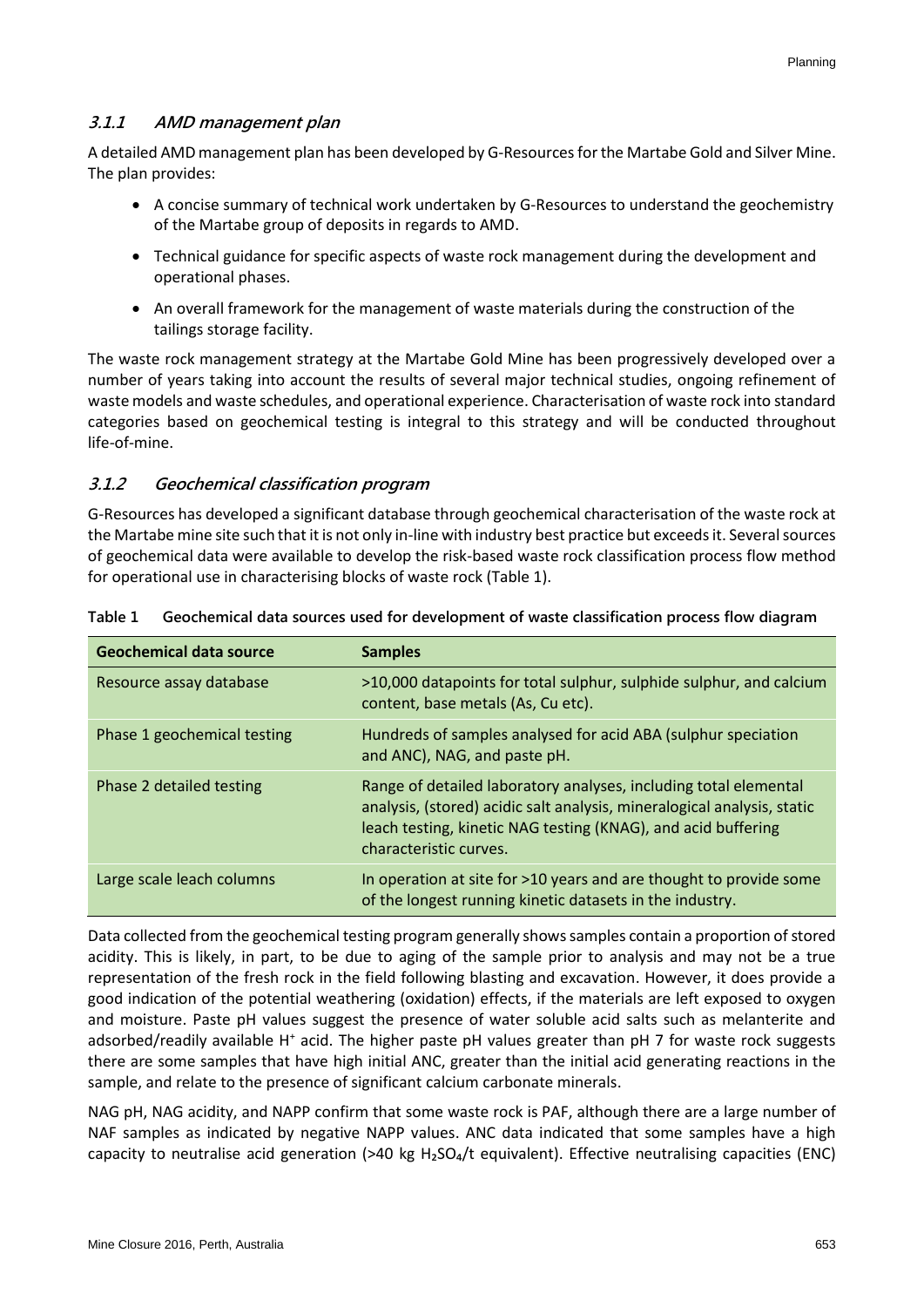determined by acid buffering characteristic curves (ABCCs) showed that, generally, ENC was greater than 70% of ANC for these higher ANC bearing samples.

#### **3.1.3 Field testing process flow method**

The waste classification process flow method was designed with the functionality to utilise simple tests that can be collected rapidly to reduce operational delays. A key point to consider is that although the process flow method only incorporates basic parameters for classification process it utilises the knowledge gained from the previous detailed geochemical data sources. The use of such data allowsthe consideration of kinetic factors for a risk-based waste rock classification process that differentiates between the various PAF materials.

The initial process flow method developed uses three standard parameters (paste pH, NAG pH, and NAPP), which require laboratory analysis and up to seven days for results to be available. To minimise operational delays by reducing lab turn-around times for ABA data, the laboratory methods were substituted for quicker field compatible methods.

The AMIRA paste pH method (AMIRA 2002) was adapted to a field pH method, and the field oxidation pH method was adapted from the 'Acid Sulfate Soils Laboratory Methods Guidelines' (Ahern et al. 2004) to replace the NAG test. Routine assay analysis already implemented in grade control processes, namely sulphur and calcium, were substituted for the determination of MPA and ANC for NAPP calculations. A process flow method was created to explain this approach and the subsequent geochemical classification (Figure 2).



**Figure 2 Initial process flow method for onsite waste classification at Martabe Gold Mine**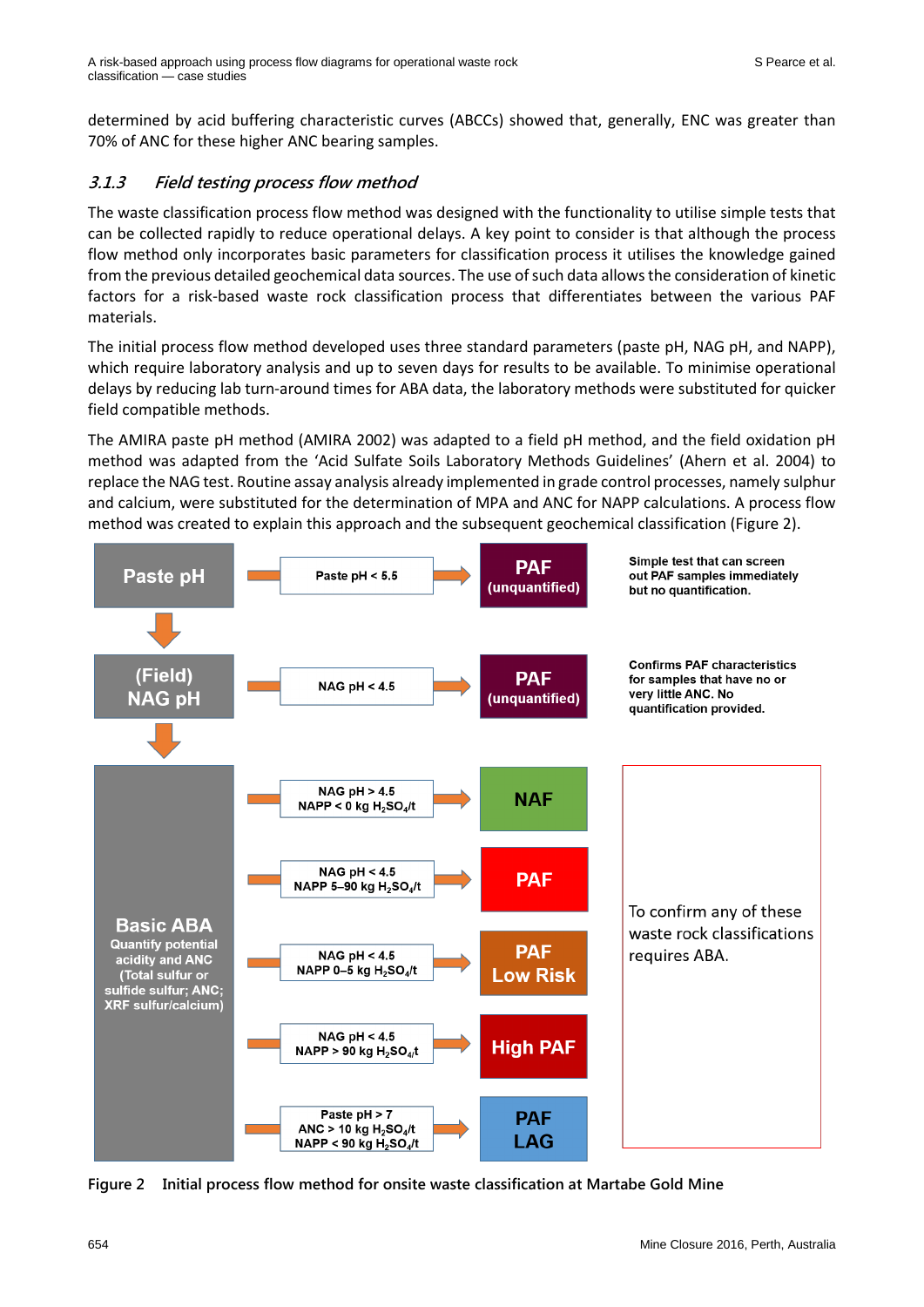Field pH and field NAG pH results can be applied directly to the waste classification system without any data manipulation.

The results from earlier geochemical testing showed that sulphur and calcium data collected either with a field portable x-ray fluoresce (XRF) or through routine assay analyses for grade control, provided good proxies for MPA and ANC (Figure 3). MPA is calculated from sulphur and it is assumed that all calcium is present as calcite; 0.4 wt% calcium is approximately equivalent to an ANC of 10 kg H2SO4/t. NAPP was calculated from these parameters.

The calcium data in the assay database was compared, where available, to measured ANC to provide an indication of the reliability of using calcium (determined by XRF) as a surrogate for ANC by titration. Results are presented in Figure 3 and show a reasonable trend ( $R^2$  = 0.87), although a number of outliers are present. Further validation of this step is required to confirm the approach.





The waste rock classifications can be briefly defined as:

- NAF: waste rock is classified as NAF if the field pH and field NAG pH results are greater than 5.5 and 4.5 respectively, and if its NAPP is negative (i.e. ANC exceeds MPA).
- PAF: waste rock is classified as PAF if it has a positive NAPP and NAG pH below 4.5. Classification is then split into four sub-categories: PAF, PAF – Low Risk, High PAF, and PAF – LAG, as per Figure 2 depending on the magnitude of NAG pH and NAPP.
- $\bullet$  PAF: Low Risk: materials with acidic field oxidation pH results (<4.5) and a slightly positive NAPP  $(0-5$  kg H<sub>2</sub>SO<sub>4</sub>/t). These materials require less strict handling and management requirements compared to the materials classified as PAF and High PAF.
- PAF: High grade: materials with acidic field oxidation pH results (<4.5) and a highly positive NAPP  $(>90 \text{ kg H}_2SO<sub>a</sub>/t)$ . Data analysis in combination with the waste rock schedule indicates that although the volume of PAF – High Risk is small, it represents a large proportion of the total potential acidity load for the site and thus requires robust management techniques to minimise AMD from the rock.
- PAF: LAG: test work indicates that a paste pH of greater than 7 and ANC greater than 10 kg H2SO4/t may indicate a lag to acid onset for materials with a NAPP less than 90 kg H2SO4/t. Materials are likely to have a time lag to acid onset and thus provide an opportunity to prioritise the management of PAF waste rock. Detailed geochemical data indicates that PAF – LAG waste rock can be left exposed for a reasonable time before any cover is required, unlike PAF and High PAF rock which has no time to acid onset.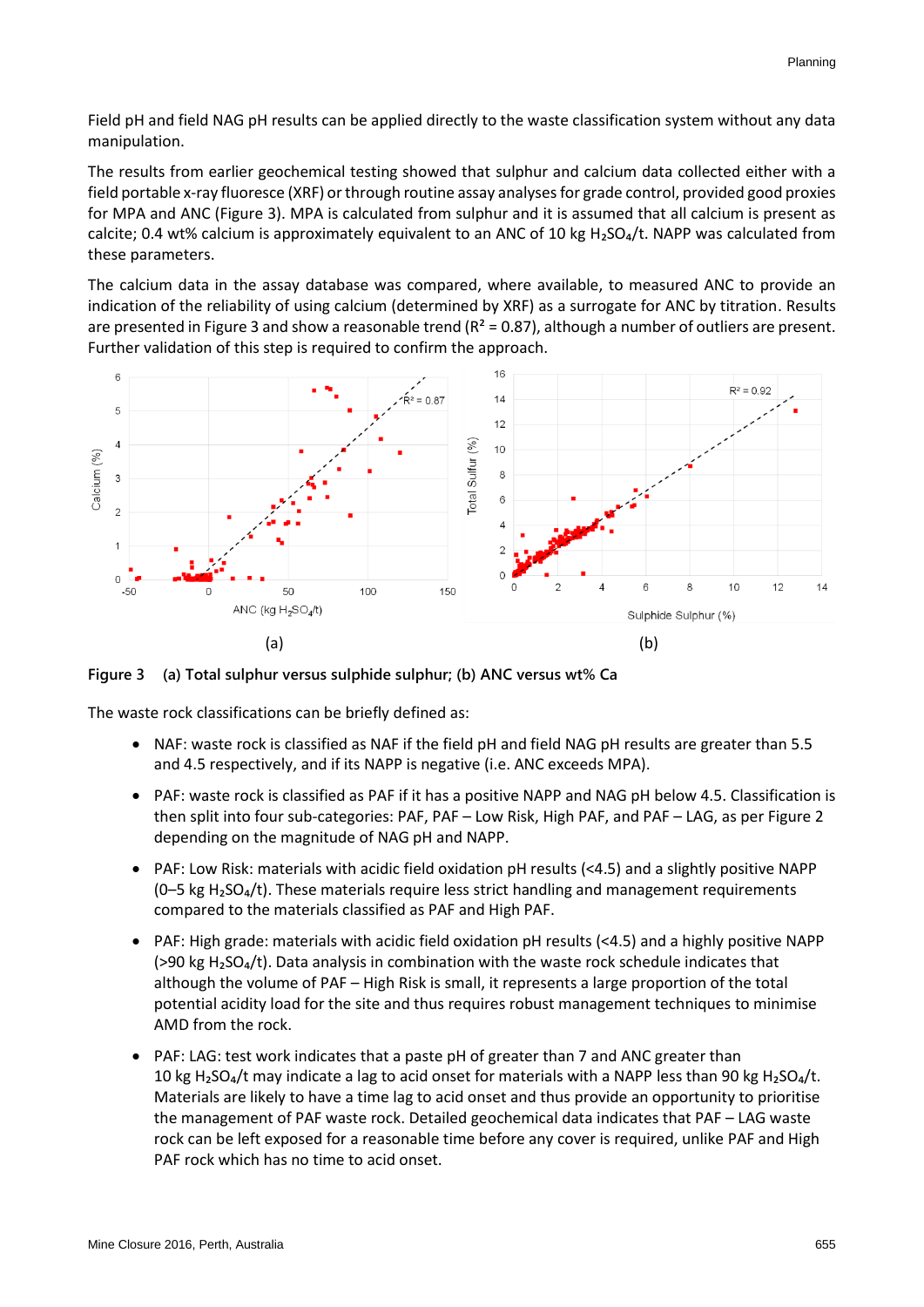#### **3.1.4 Validation of field testing methods**

A detailed QA/QC procedure was incorporated into the AMD management plan for the following key purposes:

- To continually assess the appropriateness of the modified field testing methods in representing the associated standard laboratory methods.
- To improve the efficiency of the field testing procedures and decrease their time dependence for site personnel by potentially reducing time required to accurately perform the field methods.
- To include robust duplicate testing procedures both at site and using a third party commercial laboratory to ensure data obtained is suitable for AMD management purposes.

Initially, an intensive testing regime for the calibration of the waste rock classification system is being implemented. Should consistency be observed in the test results, the frequency can be potentially reduced.

Duplicates (1 in 20) are sent to a commercial laboratory for AMIRA (2002) methods paste pH, NAG pH and ANC to confirm the appropriateness of the field pH and field oxidation methods as well as confirm the relationship between ANC and wt% calcium. It is also recommended that duplicates are sent for ABCC testing, as per the AMIRA (2002) method.

The initial measurement of the field pH and field oxidation pH at multiple testing durations is used to optimise the time dependence of the methods. For example, the duration of the field pH test may be significantly reduced compared to that given in AMIRA (2002), which is 12 hours.

#### **3.1.5 Refinement of process flow method — resource block model pre-classification**

To build on the initial waste rock classification process flow diagram, G-Resources incorporated a pre-classification process flow method (Figure 4) into their resource block modelling. This utilised assay data and lithological codes to classify waste into the five classifications presented in Figure 2. These classifications are then confirmed at the grade control stage using the process flow method presented in Figure 2. Therefore, this introduces the potential to reduce the dependence on high volume laboratory analysis following blasting and again reducing operational costs.



#### **Figure 4 Pre-classification process flow method incorporated into resource block model. NAPP is calculated from sulphur and calcium assay results**

The pre-classification process flow method is based on conventional NAPP from assay data contained within the drill hole database using the MPA derived from wt% sulphur (as total sulphur or sulphide), and the ANC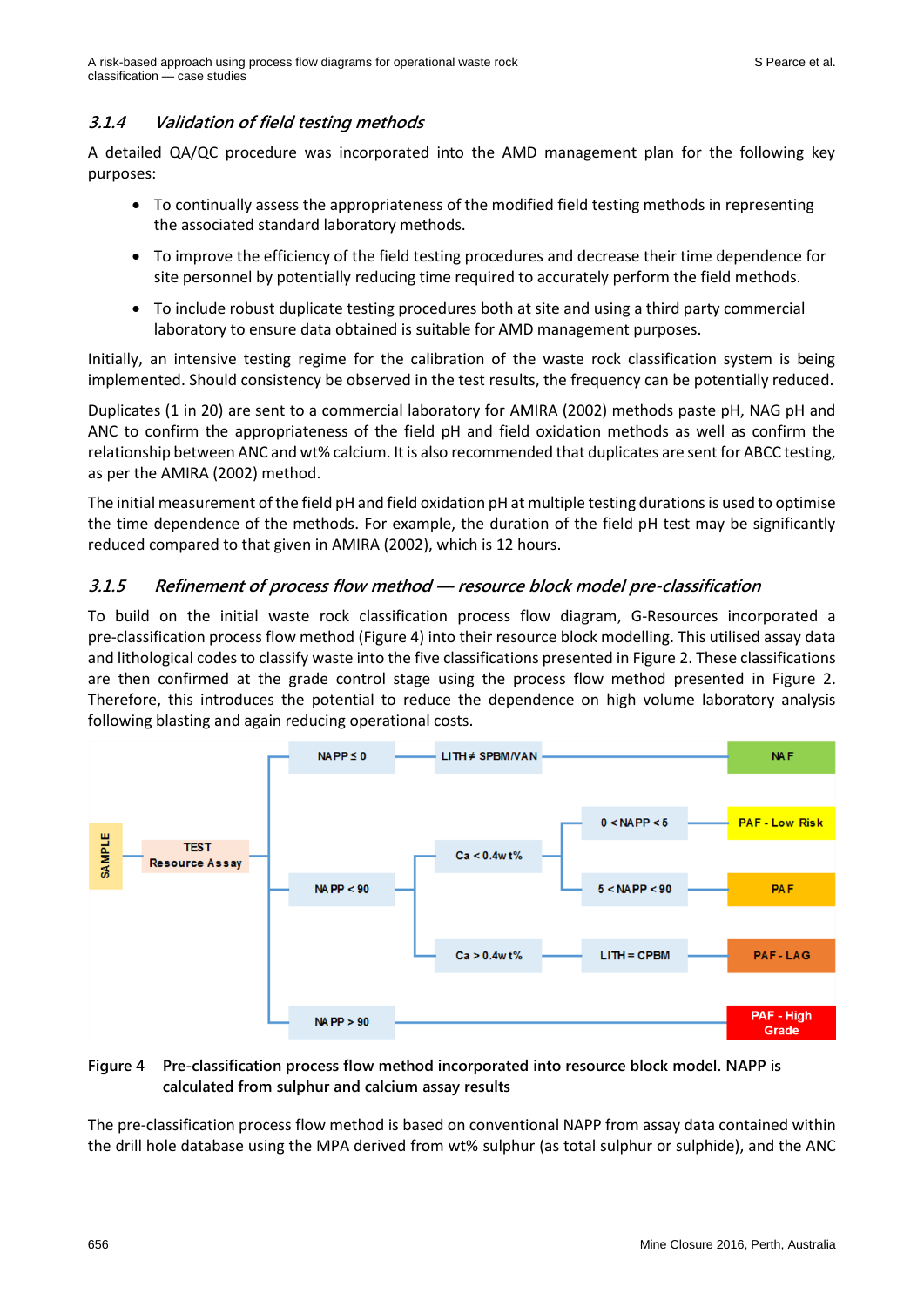based on the wt% calcium (assumed to be calcite). Although, NAPP is the primary assessment criteria, in absence of calcium data for NAPP calculation, a sulphur cut off value was also provided.

#### **3.1.6 Potential operational cost savings**

By implementing the process flow method at the grade control stage and successfully substituting laboratory analysis for field based methods, significant operational cost savings can be realised. Assuming between 300 and 500 samples are collected and analysed per month as part of the process flow method at the grade control stage, the following indicative laboratory costs are applicable for matrix-style method:

- Total sulphur (induction furnace): AUD 6,000 to 10,000.
- ANC (titration): AUD 7,500 to 12,500.
- Paste pH (AMIRA 2002): AUD 4,500 to AUD 7,500.
- NAG pH (AMIRA 2002): AUD 10,500 to AUD 17,500.

This equates to a potential cost to operations of between AUD 28,500 and AUD 47,500 per month. By implementing the process flow method at the grade control stage, which would utilise grade control assay data (sulphur and calcium) with field testing of pH and NAG pH, operational costs could be reduced in excess of 80%.

#### **3.2 Escarpment Coal Mine, New Zealand**

The Escarpment Mine, located on the West Coast of the South Island of New Zealand, is located approximately 13 km northeast of Westport. The mine occurs within the Brunner Coal Measures which are often deficient in carbonate minerals such that the oxidation of pyrite typically leads to the rapid formation of AMD.

#### **3.2.1 Current Resource Consent waste rock classification system**

Bathurst Resources Limited (BRL) currently clarify waste rock in line with their Resource Consent conditions which allows for classification of waste rock as NAF, low risk, and PAF (Table 2). The classification of waste rock by BRL is carried out through geochemical sampling and analysis of overburden, which facilitates the determination of the acid generating potential of waste rock. Once classified, waste rock is then managed to minimise acidity generation, for example by disposing PAF material at the core of the waste rock dump and restricting cover system construction materials to NAF waste rock only.

| <b>Classification</b> | Paste pH | <b>NAG pH</b> | <b>NAPP acidity</b><br>(kg H <sub>2</sub> SO <sub>4</sub> /t) |
|-----------------------|----------|---------------|---------------------------------------------------------------|
| <b>NAF</b>            | >4.5     | >4.5          | <0                                                            |
| Low risk              | >4.5     | >4.5          | $<$ 5                                                         |
| <b>PAF</b>            | < 4.5    | < 4.5         | >2                                                            |

#### **Table 2 Current Resource Consent classification by geochemistry for the Escarpment Coal Mine**

Currently BRL undertake a matrix-style classification approach for waste rock (Table 2) which is based on the AMIRA classification system, although a NAPP acidity of greater than 0 kg H<sub>2</sub>SO<sub>4</sub>/t is used for PAF classification based on recommendations by the Escarpment Peer Review Panel. Under this matrix-style approach (NAPP versus NAG pH), a significant number of samples from the Escarpment Mine are classified as uncertain (Figure 5).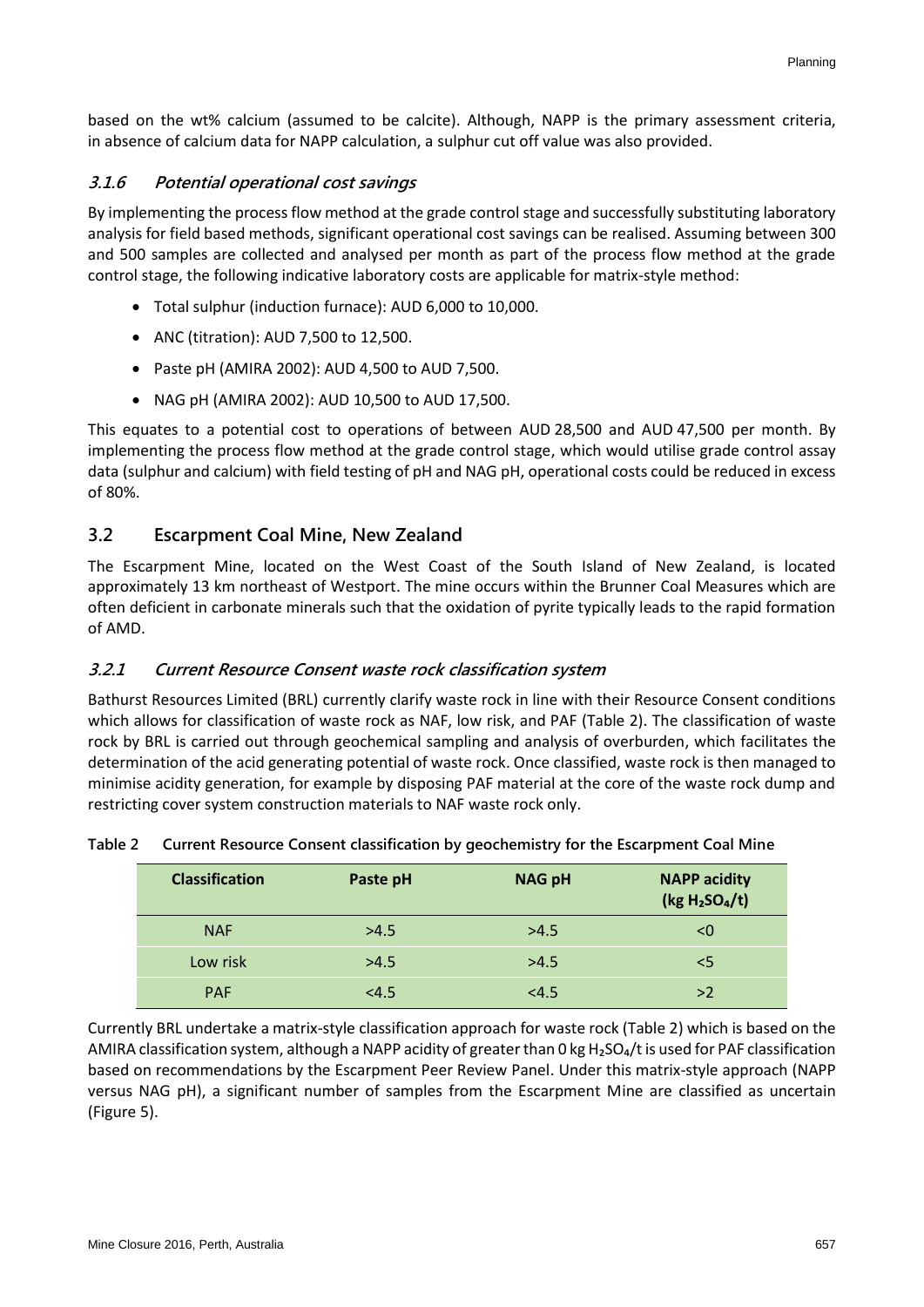



#### **3.2.2 Process flow classification**

A revised process flow method for geochemical classification has been developed for the Escarpment Mine (Figure 6). This approach limits the amount of testing on samples that are clearly PAF and NAF, allowing the operator to focus on the more difficult to classify, low risk materials. The end point of each branch of the process flow method is a classification rather than a set of data from which a classification is derived (Olds et al. 2015).



#### **Figure 6 Process flow method for classification of Escarpment Mine waste rock. Sulphur values are wt%**

As highlighted in earlier sections, a thorough understanding of site geochemistry is required prior to the development of a meaningful process flow method. For example, Figure 6 shows that any materials with total sulphur higher than 0.45 wt% have been classified as PAF without any further testing requirements. The Escarpment Mine ABA database shows that for the vast majority of samples the ANC is much less than 10 kg H<sub>2</sub>SO<sub>4</sub>/t (equivalent to approximately 0.33 wt% total sulphur), validating the assumption that ANC is negligible (in terms of classification) in samples with high sulphur content.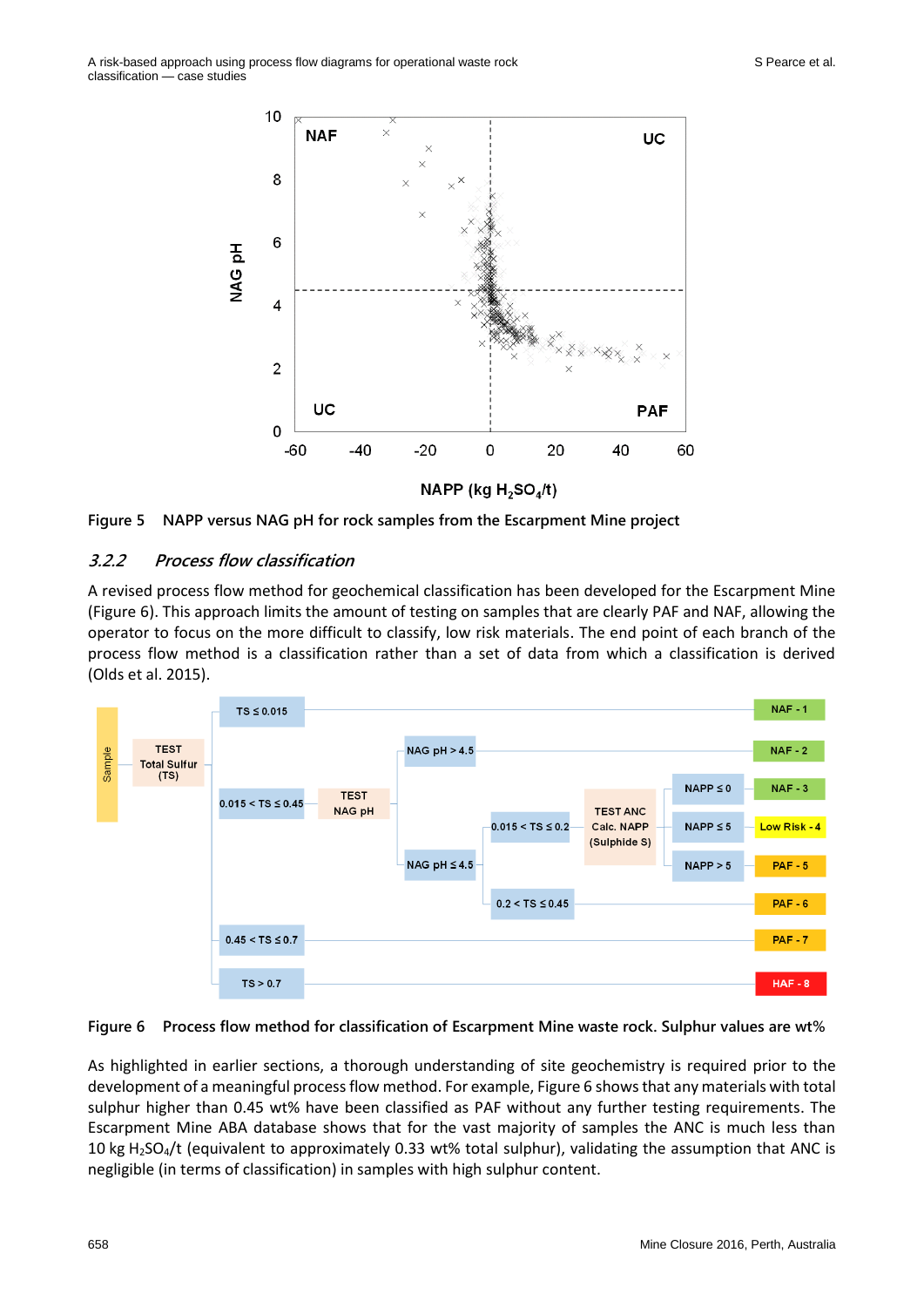The Escarpment Mine process flow method is an iterative process with subsequent stages of testing being governed by the results of the previous stages of testing. The process flow method removes the uncertainty field from the matrix-style classification system. The only samples with potential for an uncertain classification occur where analytical data were missing, however, it remains relatively resilient to incomplete datasets. For example, samples that are high acid forming (HAF) can be classified if only total sulphur data are available (and they meet the HAF criteria), unlike a matrix system which requires multiple parameters for classification.

#### **3.2.3 Classification results**

BRL have compiled a geochemical testing database consisting of 726 samples. The database contains results from a range of typical tests including acid base accounting (ABA) testing including ANC, sulphur speciation (total sulphur and sulphide sulphur), NAG, and paste pH.

Under the traditional matrix-style classification system, the current Resource Consent AMD classification process results in 41% of samples being classified as uncertain (Figure 7(a)). An additional 23% had insufficient data for classification under the current Resource Consent system. Uncertain results typically lead to requirements for further test work to confirm geochemical classification, possibly delaying operations.



**Figure 7 Comparison of waste rock classification by the (a) matrix-style; (b) process flow methods (taken from Olds et al. 2015)**

As presented in Figure 7, the utilisation of the process flow method removes the possibility of uncertain classifications as the end point of each branch of the flow method is a classification. Therefore, with the exception of 2% of samples that had incomplete datasets, all other samples were classified using the process flow method (Figure 7(b)).

A key advantage to the process flow method, in addition to the removal of potential uncertain classifications, is the reduction in individual analyses required. Using the ABA dataset of 726 samples as an example, approximately 1,800 individual ABA analyses were completed for the matrix-style method. Applying the process flow method to the same dataset reduces the amount of individual analyses to a total 1,130. This equates to a total of 7 and 1.6 required tests, for the application of the matrix-style and process flow method respectively, highlighting the higher efficiently of the process flow method for waste rock classification.

#### **3.2.4 Operational cost savings**

Analysis of general laboratory costs for 726 samples indicates that approximately AUD 84,000 was spent to classify 35% of waste rock samples using the matrix-style classification. With the process flow classification approach a total of AUD 44,000 was required for analysis to classify 98% of samples, which is approximately a 50% decrease in laboratory costs for a 180% increase in successful classification.